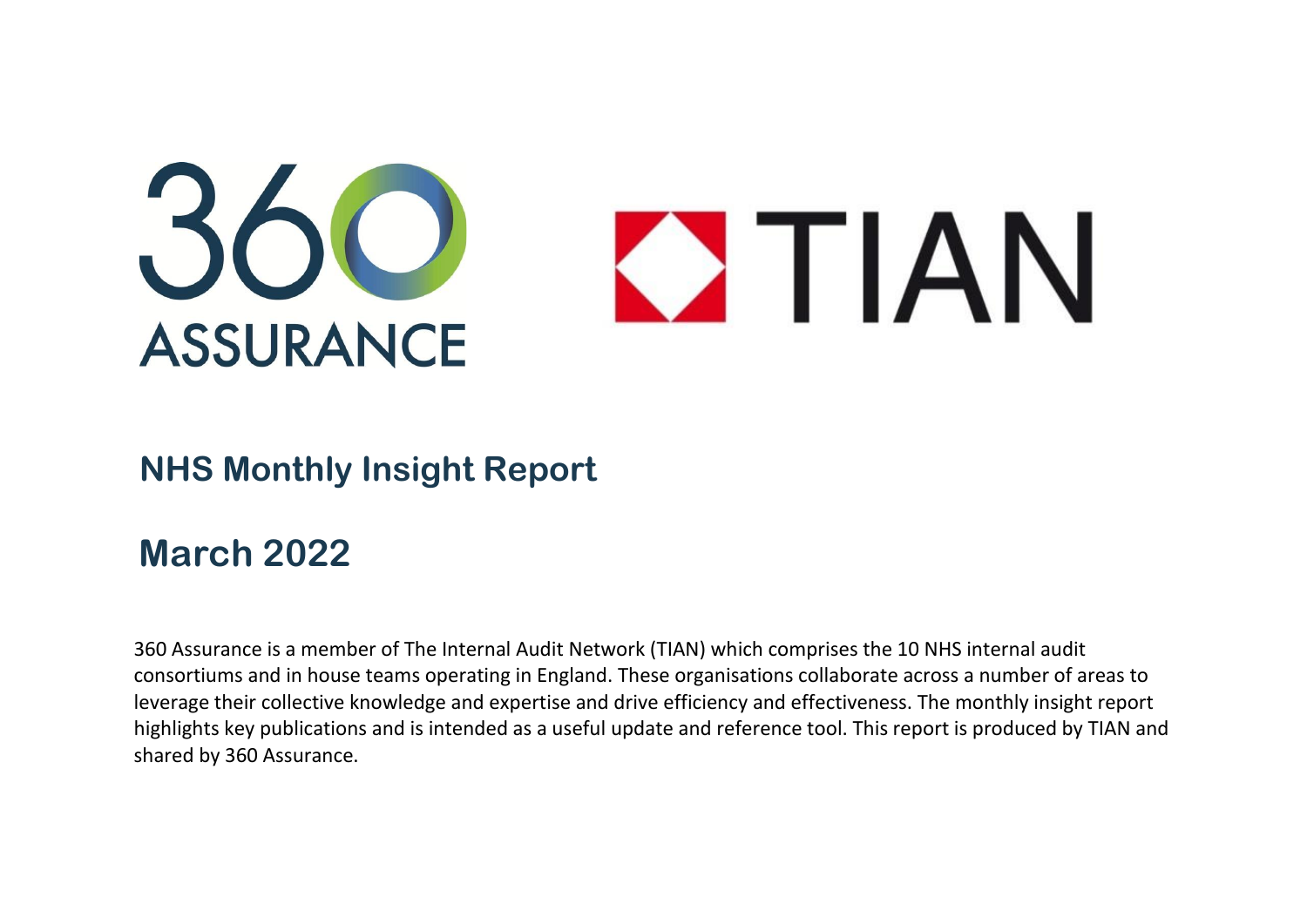# **Monthly Insight Report March 2022**

### **Introduction**

The Internal Audit Network (TIAN) comprises the 10 NHS internal audit consortiums and in house teams operating in England. These organisations collaborate across a number of areas to leverage their collective knowledge and expertise and drive efficiency and effectiveness. The monthly Insight Report is produced by CW Audit on behalf of TIAN and is shared across TIAN members and their clients.

| <b>Developments in the NHS</b>                                                                                 |                                                                                                                                                                                                                                                                                             |  |
|----------------------------------------------------------------------------------------------------------------|---------------------------------------------------------------------------------------------------------------------------------------------------------------------------------------------------------------------------------------------------------------------------------------------|--|
| Clinically-led review of NHS<br>cancer standards: models of<br>care and measurement                            | In June 2018, the prime minister asked for a clinically-led review of NHS access standards (CRS) to ensure they measure what matters most,<br>both in optimising clinical outcomes and to patients.                                                                                         |  |
| Classification: Official<br><b>NHS</b>                                                                         | This report sets out an approach to modernising and streamlining cancer waiting times standards, refocusing performance measures on the<br>critical NHS Long Term Plan objective of earlier and faster diagnosis, while continuing to incentivise the best clinical care.                   |  |
| Clinically-led review of NHS<br>cancer standards<br>Models of care and measuremen<br>9 <sup>6</sup> March 2022 | It can be found here: https://www.england.nhs.uk/publication/clinically-led-review-of-nhs-cancer-standards-models-of-care-and-<br>measurement/                                                                                                                                              |  |
|                                                                                                                | <b>For information</b>                                                                                                                                                                                                                                                                      |  |
|                                                                                                                |                                                                                                                                                                                                                                                                                             |  |
|                                                                                                                |                                                                                                                                                                                                                                                                                             |  |
| Re-statement of existing<br>consultant-led Referral to                                                         | NHSE/I have issued a letter re-stating the importance of accurate recording and reporting of RTT waiting time information and supporting<br>guidance for a greater understanding of the RTT rules with a focus on fitness for surgery or treatment, patient compliance, patient choice, and |  |
| Treatment (RTT) waiting time<br>rules                                                                          | clinical prioritisation. This letter also re-affirms the requirement to have an annual internal audit review of RTT waiting time data quality.                                                                                                                                              |  |
|                                                                                                                | It can be found here: https://www.england.nhs.uk/publication/re-statement-of-existing-consultant-led-referral-to-treatment-rtt-waiting-time-<br>rules/                                                                                                                                      |  |
|                                                                                                                | <b>For information</b>                                                                                                                                                                                                                                                                      |  |
| Hospital discharge and                                                                                         | This DHSC quidance document sets out how health and care systems can ensure that people:                                                                                                                                                                                                    |  |
| community support guidance                                                                                     | are discharged safely from hospital to the most appropriate place<br>$\bullet$                                                                                                                                                                                                              |  |
|                                                                                                                | continue to receive the care and support they need after they leave hospital<br>$\bullet$                                                                                                                                                                                                   |  |
|                                                                                                                | It can be found here: https://www.gov.uk/government/publications/hospital-discharge-and-community-support-quidance                                                                                                                                                                          |  |
|                                                                                                                | <b>For information</b>                                                                                                                                                                                                                                                                      |  |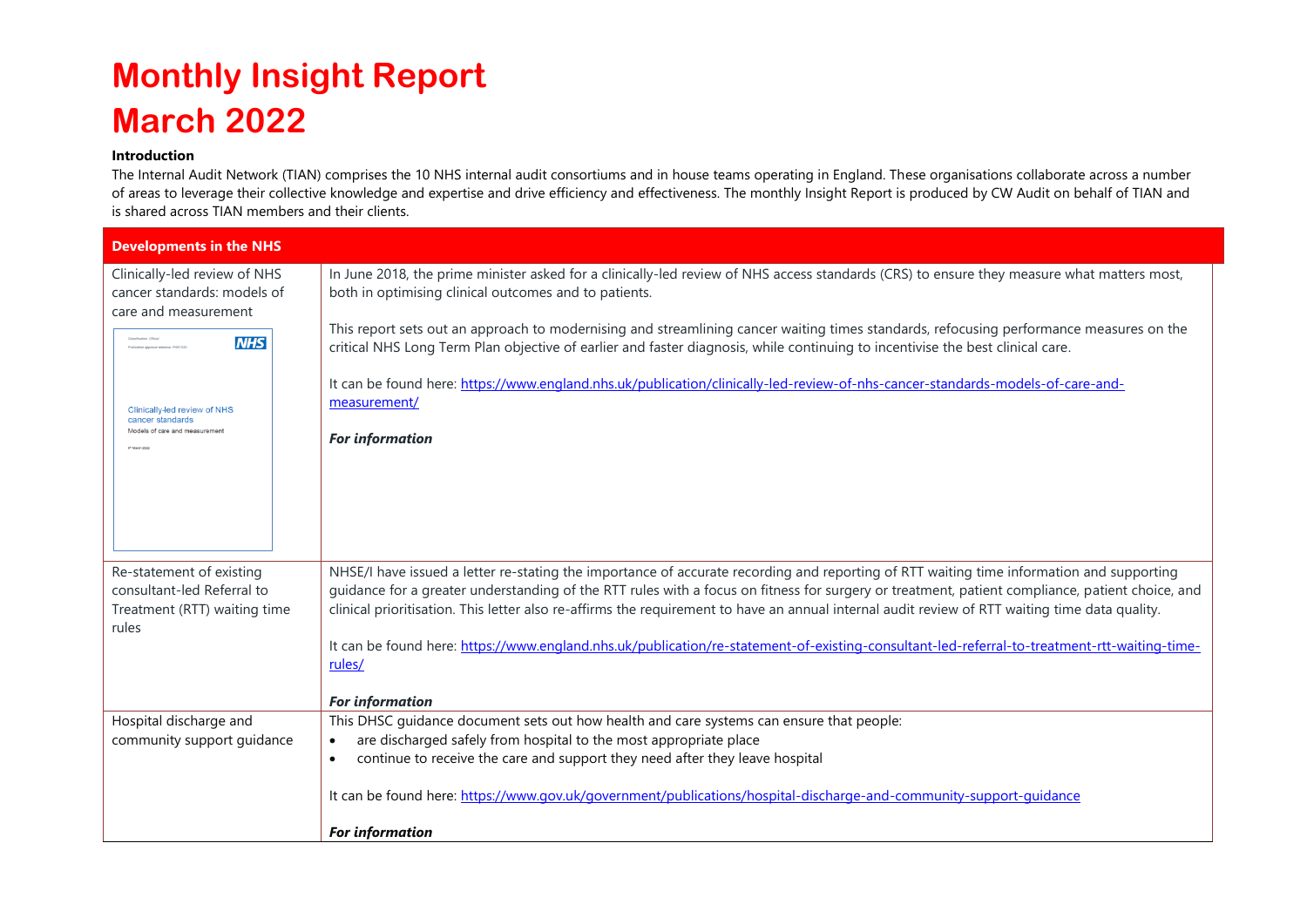#### **Developments in the NHS**

Public satisfaction with the NHS and social care in 2021: Results from the British Social Attitudes survey



The Kings Fund and Nuffield Trust have published a summary report of the results from the British Social Attitudes Survey. The key points are shown here:

Satisfaction with the NHS overall in 2021

- Overall satisfaction with the NHS fell to 36% an unprecedented 17 percentage point decrease on 2020. This is the lowest level of satisfaction recorded since 1997, when satisfaction fell to 34%. More people (41%) were dissatisfied with the NHS than satisfied.
- This fall in satisfaction was seen across all ages, income groups, sexes and supporters of different political parties.
- The main reason people gave for being dissatisfied with the NHS overall was waiting times for GP and hospital appointments (65%) followed by staff shortages (46%) and a view that the government does not spend enough money on the NHS (40%).
- Of those who were satisfied with the NHS overall, the top reason was because the NHS is free at the point of use (78%), followed by the quality of NHS care (65%) and that it has a good range of services (58%).

Satisfaction with NHS and social care services in 2021

- Satisfaction with GP services fell to 38% a 30 percentage point decrease compared to 2019. This is the lowest level of satisfaction recorded for GP services since the BSA survey began in 1983 and 25 percentage points lower than the previous lowest level – 63% – recorded in 2018. 2021 was the first year that the percentage of people dissatisfied with GP services (42%) was higher than the percentage satisfied.
- Satisfaction with inpatient services fell from 64% in 2019 to 41% in 2021, a fall of 23 percentage points. Similarly, satisfaction with outpatient services fell from 71% in 2019 to 49% in 2021. Satisfaction with both is at the lowest level since the BSA survey began.
- Satisfaction with accident and emergency (A&E) services also fell sharply, a fall of 15 percentage points, from 54% to 39%. This is the lowest level recorded since a question on A&E was introduced in 1999.
- Satisfaction with NHS dentistry services also fell significantly with 33% of respondents saying they were satisfied in 2021 compared to 60% in 2019. Again, the lowest level since the BSA survey started.

Satisfaction with social care services in 2021

- 15% of respondents said they were satisfied with social care services in 2021, while 50% said they were dissatisfie[d1](https://www.nuffieldtrust.org.uk/research/public-satisfaction-with-the-nhs-and-social-care-in-2021-results-from-the-british-social-attitudes-survey#fn-1)[\[1\]](https://www.nuffieldtrust.org.uk/research/public-satisfaction-with-the-nhs-and-social-care-in-2021-results-from-the-british-social-attitudes-survey#_ftn1)
- The main reasons people gave for being dissatisfied with social care were that the pay, working conditions and training for social care staff are bad (59%), that people don't get all the social care they need (59%), and that social care is not affordable to those who need it (44%).

NHS funding, priorities and principles

- In 2021, 80% of respondents believed that the NHS faced a 'major' or 'severe' funding problem. This was the same as recorded in 2019.
- 46% of respondents would have preferred any extra funding that the NHS needed to come from taxes, down from 54% in 2019.
- The proportion of respondents saying the NHS should not be given extra money and that it should live within its budget has increased in recent years, from 15% in 2017 to 25% in 2021.
- Asked what they thought the most important priorities for the NHS should be, the top three cited by survey respondents were: making it easier to get a GP appointment (48%), improving waiting times for planned operations (47%) and increasing the number of staff in the NHS (47%).
- The overwhelming majority of respondents agreed that the founding principles of the NHS should 'definitely' or 'probably' apply in 2021: that the NHS should be free of charge when you need it (94%), the NHS should primarily be funded through taxes (86%) and the NHS should be available to everyone (84%).
- There were high levels of support for all three principles across both Labour and Conservative supporters, although Labour supporters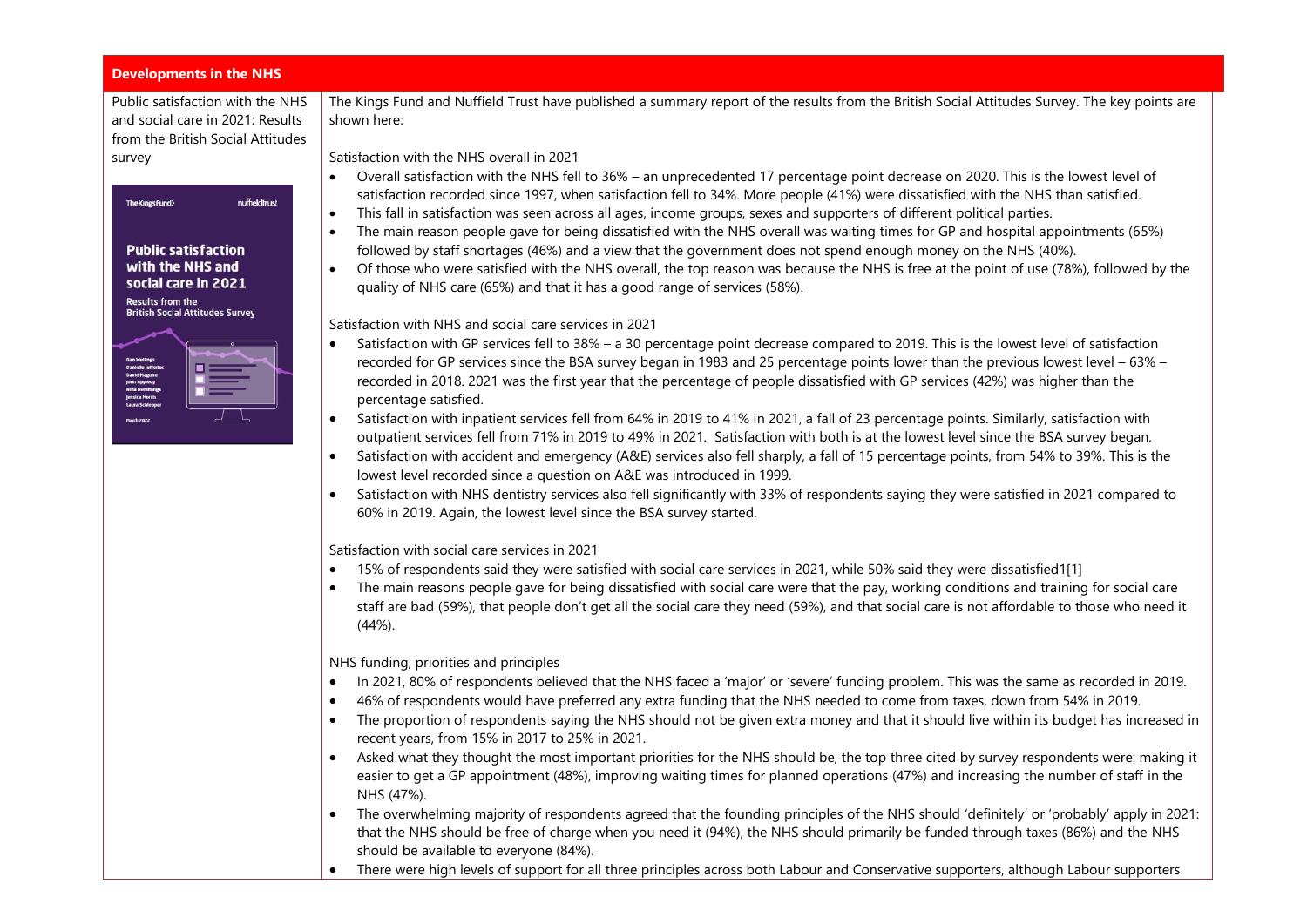| <b>Developments in the NHS</b>         |                                                                                                                                                                                                                                                  |
|----------------------------------------|--------------------------------------------------------------------------------------------------------------------------------------------------------------------------------------------------------------------------------------------------|
|                                        | were more likely to say they should 'definitely' apply.                                                                                                                                                                                          |
|                                        | The report can be found here: https://www.nuffieldtrust.org.uk/research/public-satisfaction-with-the-nhs-and-social-care-in-2021-results-<br>from-the-british-social-attitudes-survey                                                            |
|                                        | <b>For information</b>                                                                                                                                                                                                                           |
| Final report of the Ockenden<br>review | This review of maternity services at the Shrewsbury and Telford Hospital NHS Trust independently assesses the quality of investigations<br>relating to newborn, infant and maternal harm at the trust.                                           |
|                                        | This final report of the review covers the findings, conclusions and essential actions of this independent review of maternity services.                                                                                                         |
| <b>OCKENDEN REPORT - FINAL</b>         | Based on a review of all family cases that formed part of this investigation, the final report outlines:<br>system-wide learnings<br>$\bullet$                                                                                                   |
|                                        | immediate and essential actions to improve maternity care<br>$\bullet$                                                                                                                                                                           |
|                                        | It follows a previous report on emerging themes and trends identified from examination of 250 fully assessed cases, which was published in<br>December 2020.                                                                                     |
|                                        | The report can be found here: https://www.gov.uk/government/publications/final-report-of-the-ockenden-review                                                                                                                                     |
|                                        | For information and action as appropriate within systems                                                                                                                                                                                         |
|                                        |                                                                                                                                                                                                                                                  |
|                                        |                                                                                                                                                                                                                                                  |
| Health and Care Bill: factsheets       | The DHSC has issued a series of factsheets explaining elements of the Health and Care Bill. The factsheets contain details on the measures in<br>the Health and Care Bill 2021. They explain why they are needed and what impact they will have. |
|                                        | The factsheets can be found here: https://www.gov.uk/government/publications/health-and-care-bill-factsheets                                                                                                                                     |
|                                        | <b>For information</b>                                                                                                                                                                                                                           |
|                                        |                                                                                                                                                                                                                                                  |
|                                        |                                                                                                                                                                                                                                                  |
|                                        |                                                                                                                                                                                                                                                  |
|                                        |                                                                                                                                                                                                                                                  |
|                                        |                                                                                                                                                                                                                                                  |